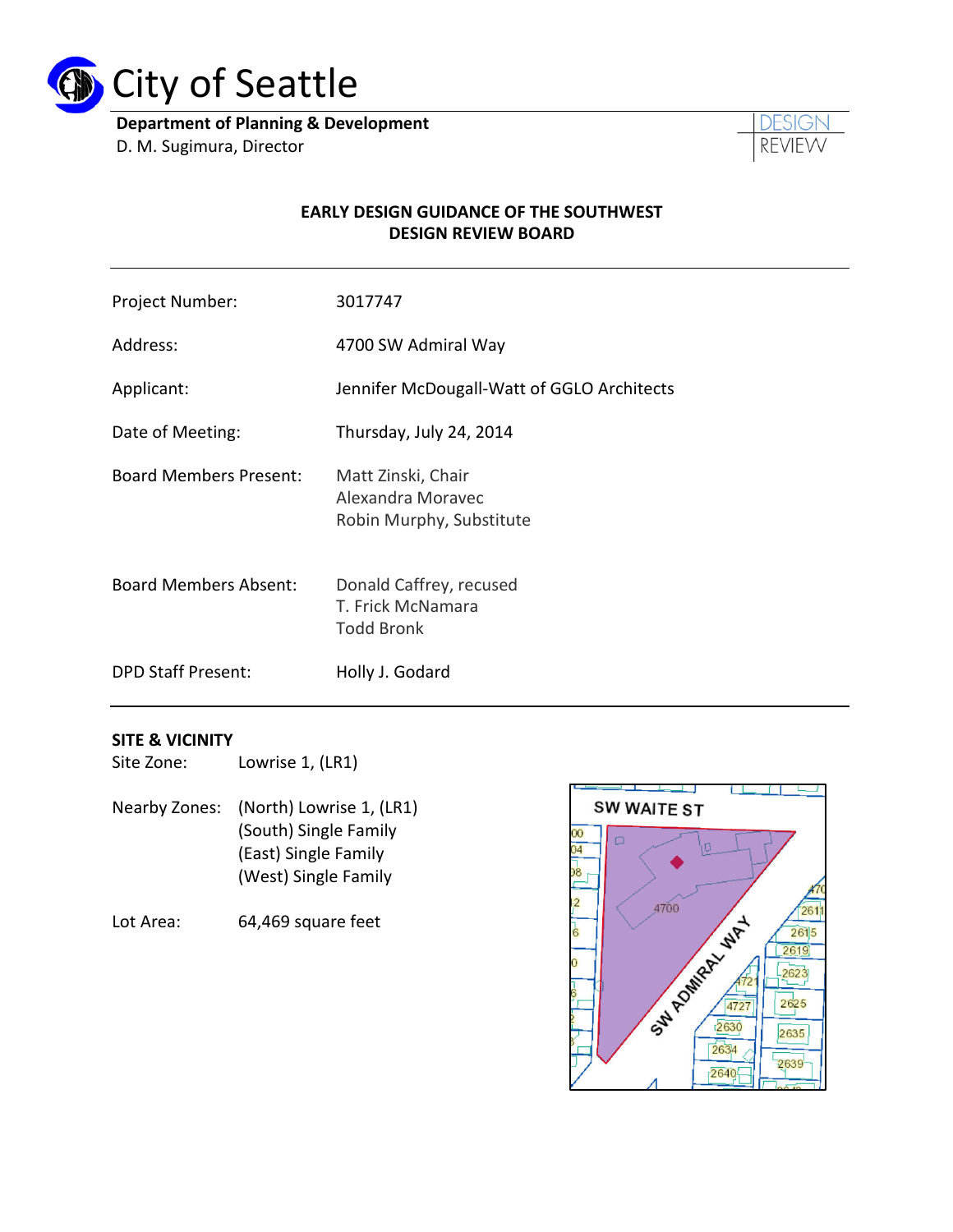### **Current Development:**

Currently there is a vacant nursing home on the site which is slated to be demolished.

#### **Surrounding Development and Neighborhood Character:**

The surrounding development is predominantly single family homes. North of the site, in a small LR1 zone, single family homes are slowly being replaced by townhouses.

#### **Access:**

Vehicle and pedestrian access to the site is available from SW Admiral Way, SW Waite Street or the platted alley located to the rear of the site.

#### **Environmentally Critical Areas:**

There are steep slope Environmentally Critical Areas mapped at this site.

### **PROJECT DESCRIPTION**

The applicant proposes to build an assisted living facility with approximately 80 units and on-site parking.

#### **EARLY DESIGN GUIDANCE**

The packet includes materials presented at the meeting, and is available online by entering the project number (3017747) at this website:

[http://www.seattle.gov/dpd/Planning/Design\\_Review\\_Program/Project\\_Reviews/Reports/defa](http://www.seattle.gov/dpd/Planning/Design_Review_Program/Project_Reviews/Reports/default.asp) [ult.asp.](http://www.seattle.gov/dpd/Planning/Design_Review_Program/Project_Reviews/Reports/default.asp)

The packet is also available to view in the file, by contacting the Public Resource Center at DPD:

**Mailing Public Resource Center Address:** 700 Fifth Ave., Suite 2000 P.O. Box 34019 Seattle, WA 98124-4019

**Email:** [PRC@seattle.gov](mailto:PRC@seattle.gov)

#### **ARCHITECT'S PRESENTATION**

The architect presented the site context and design program to the Board and public. She pointed out traffic patterns in the area, neighboring uses and opportunities and constraints of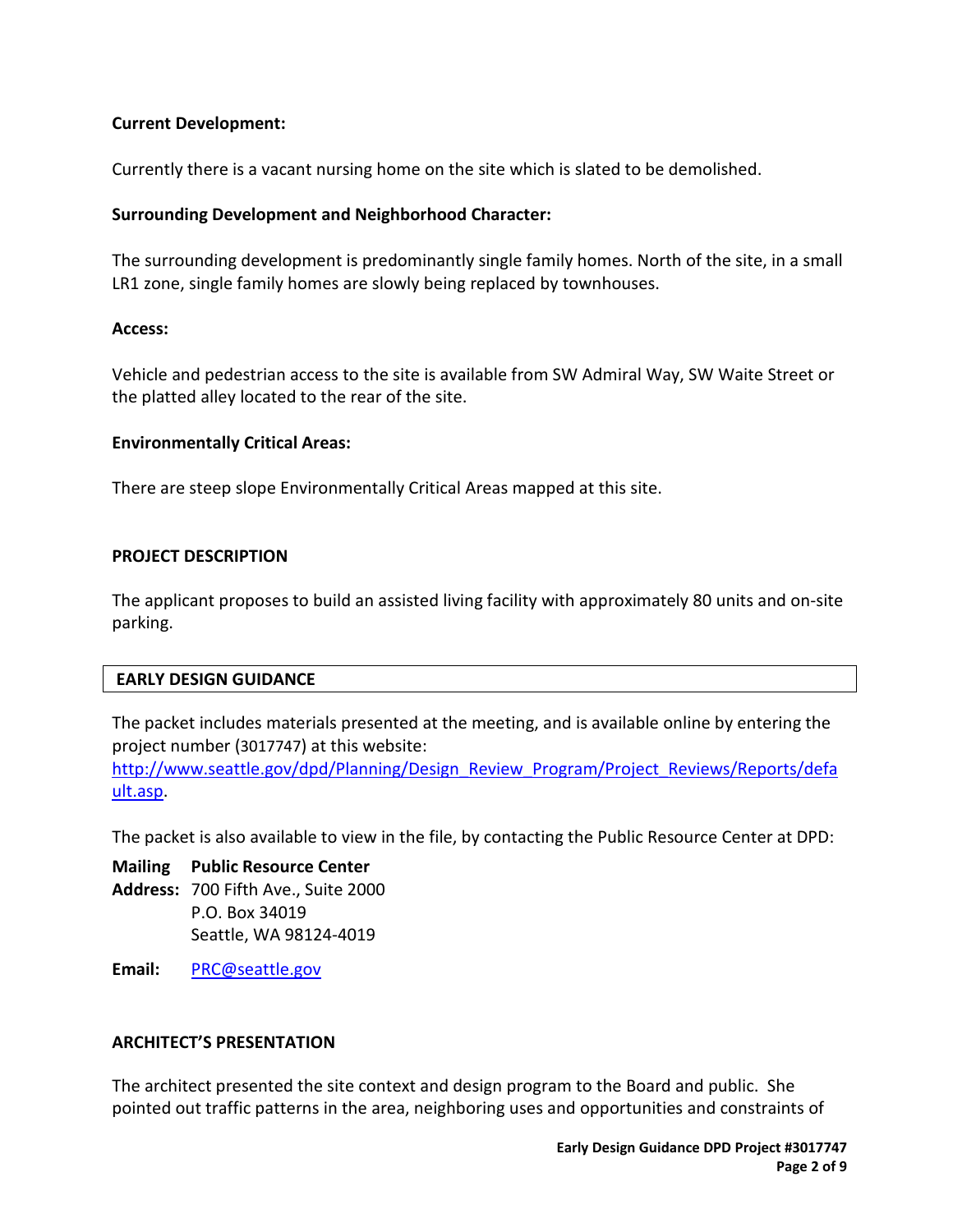the site. Zoning of the site and vicinity and current and future pedestrian and vehicle transportation inform the uses and massing of the proposal. The architect presented massing options to find the best fit for the building and special operational needs of the future tenants.

Option one: Option one pulls the massing of the building to SW Admiral Way and has a drop off function at the corner of SW Admiral Way and SW Waite Street. A secondary wing of residential units is located along SW Waite Street. Surface parking is at the rear of the site along the alley.

Option two: Option two is a similar proposal, but the site parking is located off the alley and is tucked under the building at the rear of the site. The main building functions and bulk are pulled to the northwest of the site and appears to crowd the alley and SW Waite Street. A drive through entry court is contemplated with two curb cuts on SW Admiral Way.

Option three: Option three has a similar mass as the other options, but the building height is carved away along the west façade as it meets the alley. Parking is accessed next to the alley on the subject site. One curb cut is contemplated on SW Admiral for a drop off and small short term parking area.

### **PUBLIC COMMENT**

Eleven members of the public were present at the EDG meeting. They offered the following comments:

- Reduce noise, light and glare at the alley to lessen impacts on alley neighbors.
- Exiting next to the alley should be carefully designed so sight lines are available for safe entry and exit for both alley and project traffic.
- Thank you for the design process. It is important for us to participate.
- Reduce bulk at the roof where views are most impacted.
- Where possible, reduce the sense of scale of the building along SW Admiral Way and at the rear of the building along the alley.

#### **PRIORITIES & BOARD RECOMMENDATIONS**

After visiting the site, considering the analysis of the site and context provided by the proponents, and hearing public comment, the Design Review Board members provided the following siting and design guidance.

#### **EARLY DESIGN GUIDANCE**

**1. Height, Bulk and Scale** (CS1 C; CS2 D; PL1 C)

The Board gave guidance to manage height, bulk and scale at the triangular site and continue with some of the proposed massing concepts.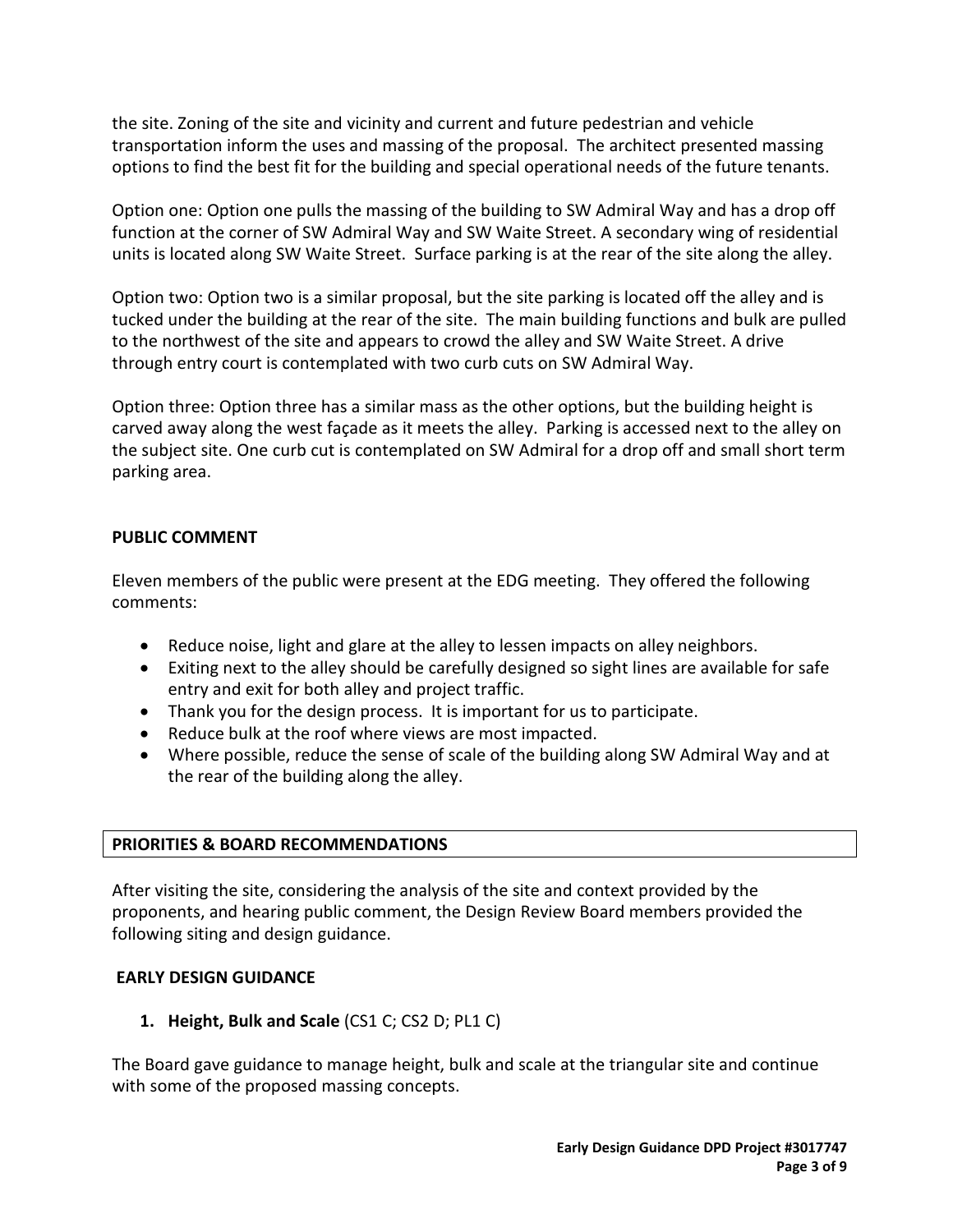- a) Carve away the building to manage height, bulk and scale especially at the alley.
- b) Continue stepping the building back from the alley as shown in option three.
- c) Continue developing modulated forms along SW Admiral by using a variety of architectural methods.
- d) Reduce the stair and elevator penthouses/overruns as much as possible on the site.
- e) Provide secondary architectural elements to visually reduce scale.
- **2. Service Uses** DC1 B; DC1 C)

The Board was interested to see design measures to reduce impacts at the service and parking areas.

- a) Explore methods to calm service functions near the alley.
- b) Provide ways to provide noise mitigation for trash management, trash pick-up, employee break areas, generator enclosure, parking, etc.(

### **3. Architectural Concept** ( DC4 C, DC2 A-E)

The Board was pleased with the initial design concept sketches and general massing in the third option.

- a) Continue with the preliminary sketch for the building concept.
- b) Include secondary architectural elements for scale and interest.
- c) Judicially use color to enhance the building design.
- d) Design the rooftop elements to reduce bulk.
- e) Specify high quality materials especially at the front entry court paving, landscaping, site furniture etc.

#### **DESIGN REVIEW GUIDELINES**

The priority Citywide and Neighborhood guidelines identified by the Board as Priority Guidelines are summarized below, while all guidelines remain applicable. For the full text please visit the [Design Review website.](https://www.seattle.gov/dpd/aboutus/whoweare/designreview/designguidelines/default.htm)

#### **CONTEXT & SITE**

**CS1 Natural Systems and Site Features: Use natural systems/features of the site and its surroundings as a starting point for project design.**

#### **CS1-C Topography**

**CS1-C-1. Land Form:** Use natural topography and desirable landforms to inform project design.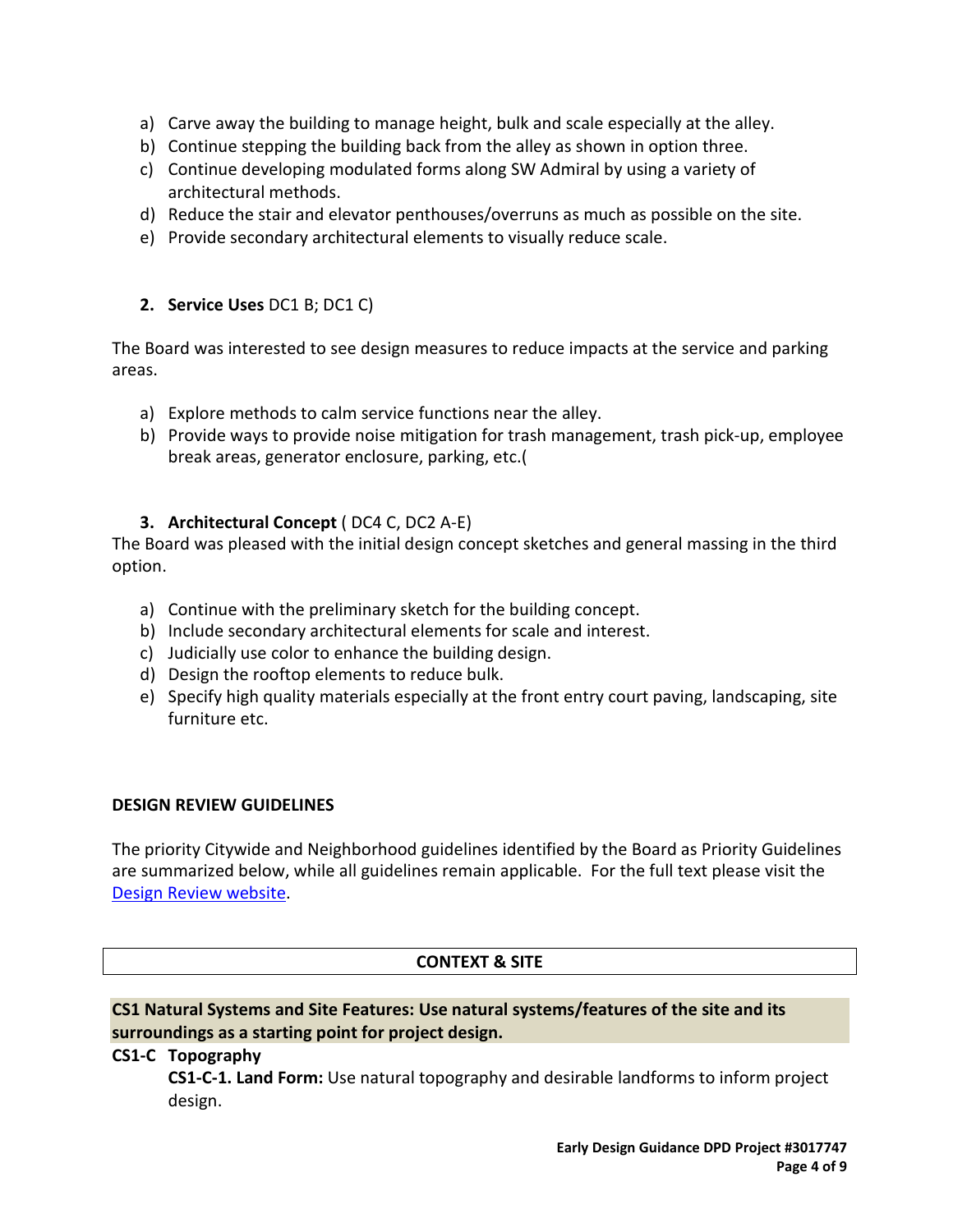**CS1-C-2. Elevation Changes:** Use the existing site topography when locating structures and open spaces on the site.

### **CS2 Urban Pattern and Form: Strengthen the most desirable forms, characteristics, and patterns of the streets, block faces, and open spaces in the surrounding area.**

### **CS2-B Adjacent Sites, Streets, and Open Spaces**

**CS2-B-1. Site Characteristics:** Allow characteristics of sites to inform the design, especially where the street grid and topography create unusually shaped lots that can add distinction to the building massing.

**CS2-B-2. Connection to the Street:** Identify opportunities for the project to make a strong connection to the street and public realm.

**CS2-B-3. Character of Open Space:** Contribute to the character and proportion of surrounding open spaces.

### **CS2-D Height, Bulk, and Scale**

**CS2-D-1. Existing Development and Zoning:** Review the height, bulk, and scale of neighboring buildings as well as the scale of development anticipated by zoning for the area to determine an appropriate complement and/or transition.

**CS2-D-2. Existing Site Features:** Use changes in topography, site shape, and vegetation or structures to help make a successful fit with adjacent properties.

**CS2-D-3. Zone Transitions:** For projects located at the edge of different zones, provide an appropriate transition or complement to the adjacent zone(s). Projects should create a step in perceived height, bulk and scale between the anticipated development potential of the adjacent zone and the proposed development.

**CS2-D-4. Massing Choices:** Strive for a successful transition between zones where a project abuts a less intense zone.

**CS2-D-5. Respect for Adjacent Sites:** Respect adjacent properties with design and site planning to minimize disrupting the privacy of residents in adjacent buildings.

#### **PUBLIC LIFE**

### **PL1 Connectivity: Complement and contribute to the network of open spaces around the site and the connections among them.**

#### **PL1-C Outdoor Uses and Activities**

**PL1-C-1. Selecting Activity Areas:** Concentrate activity areas in places with sunny exposure, views across spaces, and in direct line with pedestrian routes.

**PL1-C-2. Informal Community Uses:** In addition to places for walking and sitting, consider including space for informal community use such as performances, farmer's markets, kiosks and community bulletin boards, cafes, or street vending.

**PL1-C-3. Year-Round Activity:** Where possible, include features in open spaces for activities beyond daylight hours and throughout the seasons of the year, especially in neighborhood centers where active open space will contribute vibrancy, economic health, and public safety.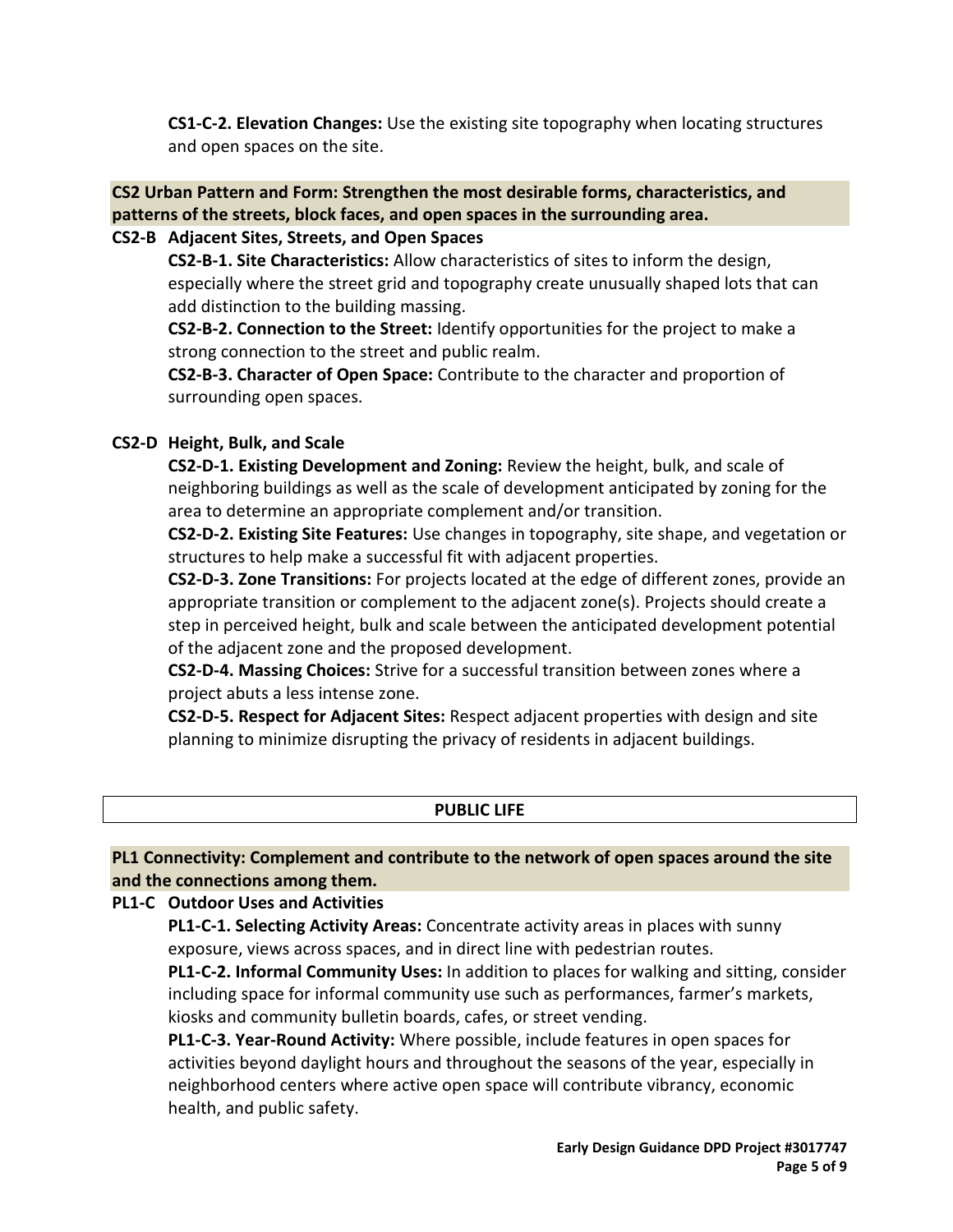#### **DC1 Project Uses and Activities: Optimize the arrangement of uses and activities on site. DC1-B Vehicular Access and Circulation**

**DC1-B-1. Access Location and Design:** Choose locations for vehicular access, service uses, and delivery areas that minimize conflict between vehicles and non-motorists wherever possible. Emphasize use of the sidewalk for pedestrians, and create safe and attractive conditions for pedestrians, bicyclists, and drivers.

**DC1-B-2. Facilities for Alternative Transportation:** Locate facilities for alternative transportation in prominent locations that are convenient and readily accessible to expected users.

### **DC1-C Parking and Service Uses**

**DC1-C-1. Below-Grade Parking:** Locate parking below grade wherever possible. Where a surface parking lot is the only alternative, locate the parking in rear or side yards, or on lower or less visible portions of the site.

**DC1-C-2. Visual Impacts:** Reduce the visual impacts of parking lots, parking structures, entrances, and related signs and equipment as much as possible.

**DC1-C-4. Service Uses:** Locate and design service entries, loading docks, and trash receptacles away from pedestrian areas or to a less visible portion of the site to reduce possible impacts of these facilities on building aesthetics and pedestrian circulation.

# **DC2 Architectural Concept: Develop an architectural concept that will result in a unified and functional design that fits well on the site and within its surroundings.**

**DC2-A Massing**

**DC2-A-1. Site Characteristics and Uses:** Arrange the mass of the building taking into consideration the characteristics of the site and the proposed uses of the building and its open space.

**DC2-A-2. Reducing Perceived Mass:** Use secondary architectural elements to reduce the perceived mass of larger projects.

### **DC2-B Architectural and Facade Composition**

**DC2-B-1. Façade Composition:** Design all building facades—including alleys and visible roofs— considering the composition and architectural expression of the building as a whole. Ensure that all facades are attractive and well-proportioned.

**DC2-B-2. Blank Walls:** Avoid large blank walls along visible façades wherever possible. Where expanses of blank walls, retaining walls, or garage facades are unavoidable, include uses or design treatments at the street level that have human scale and are designed for pedestrians.

### **DC2-C Secondary Architectural Features**

**DC2-C-1. Visual Depth and Interest:** Add depth to facades where appropriate by incorporating balconies, canopies, awnings, decks, or other secondary elements into the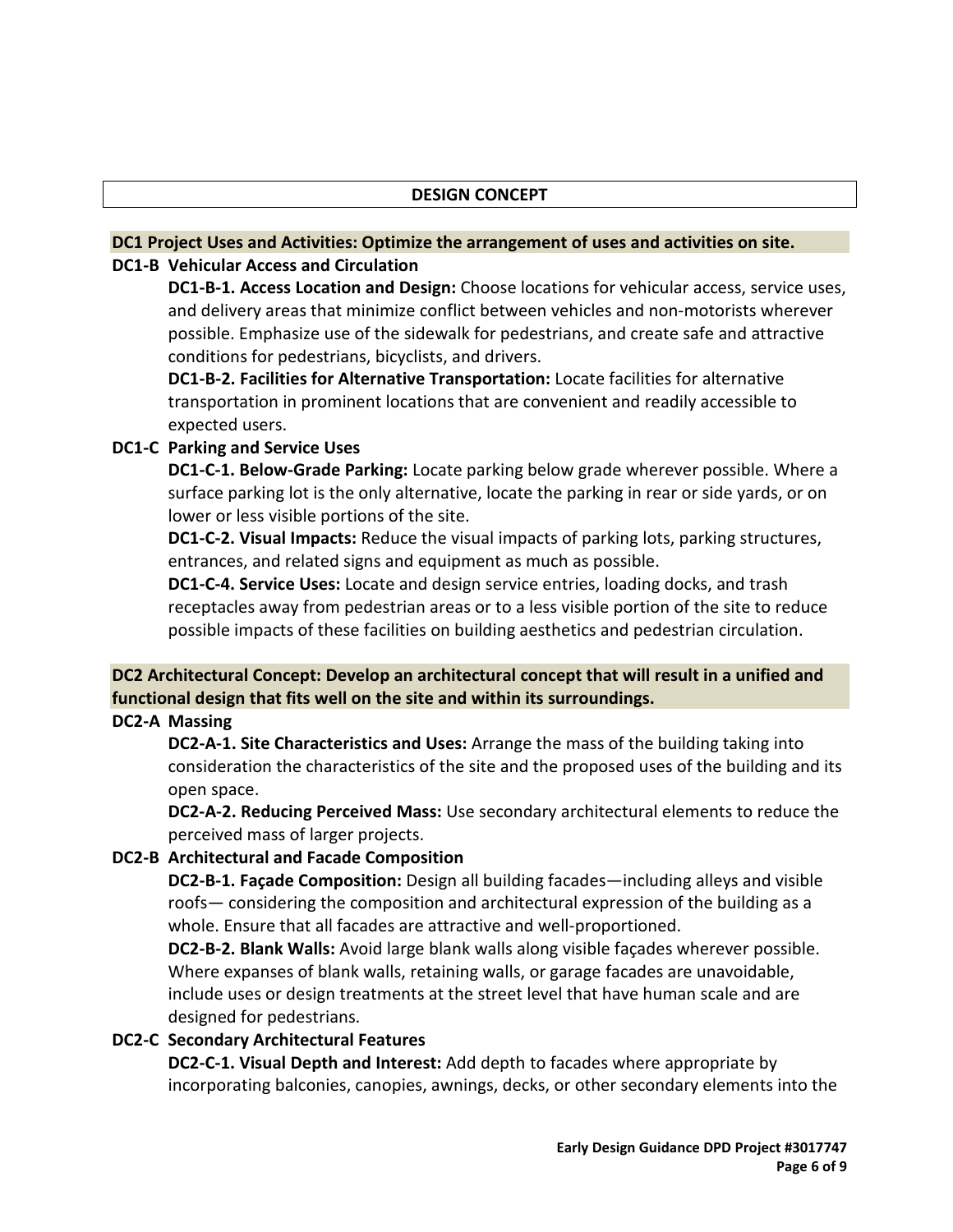façade design. Add detailing at the street level in order to create interest for the pedestrian and encourage active street life and window shopping (in retail areas). **DC2-C-2. Dual Purpose Elements:** Consider architectural features that can be dual purpose— adding depth, texture, and scale as well as serving other project functions. **DC2-C-3. Fit With Neighboring Buildings:** Use design elements to achieve a successful fit between a building and its neighbors.

### **DC2-D Scale and Texture**

**DC2-D-1. Human Scale:** Incorporate architectural features, elements, and details that are of human scale into the building facades, entries, retaining walls, courtyards, and exterior spaces in a manner that is consistent with the overall architectural concept **DC2-D-2. Texture:** Design the character of the building, as expressed in the form, scale, and materials, to strive for a fine-grained scale, or "texture," particularly at the street level and other areas where pedestrians predominate.

### **DC2-E Form and Function**

**DC2-E-1. Legibility and Flexibility:** Strive for a balance between building use legibility and flexibility. Design buildings such that their primary functions and uses can be readily determined from the exterior, making the building easy to access and understand. At the same time, design flexibility into the building so that it may remain useful over time even as specific programmatic needs evolve.

## **DC4 Exterior Elements and Finishes: Use appropriate and high quality elements and finishes for the building and its open spaces.**

#### **DC4-A Exterior Elements and Finishes**

**DC4-A-1. Exterior Finish Materials:** Building exteriors should be constructed of durable and maintainable materials that are attractive even when viewed up close. Materials that have texture, pattern, or lend themselves to a high quality of detailing are encouraged. **DC4-A-2. Climate Appropriateness:** Select durable and attractive materials that will age well in Seattle's climate, taking special care to detail corners, edges, and transitions.

### **DC4-C Lighting**

**DC4-C-1. Functions:** Use lighting both to increase site safety in all locations used by pedestrians and to highlight architectural or landscape details and features such as entries, signs, canopies, plantings, and art.

**DC4-C-2. Avoiding Glare:** Design project lighting based upon the uses on and off site, taking care to provide illumination to serve building needs while avoiding off-site night glare and light pollution.

#### **DC4-D Trees, Landscape, and Hardscape Materials**

**DC4-D-1. Choice of Plant Materials:** Reinforce the overall architectural and open space design concepts through the selection of landscape materials.

**DC4-D-2. Hardscape Materials:** Use exterior courtyards, plazas, and other hard surfaced areas as an opportunity to add color, texture, and/or pattern and enliven public areas through the use of distinctive and durable paving materials. Use permeable materials wherever possible.